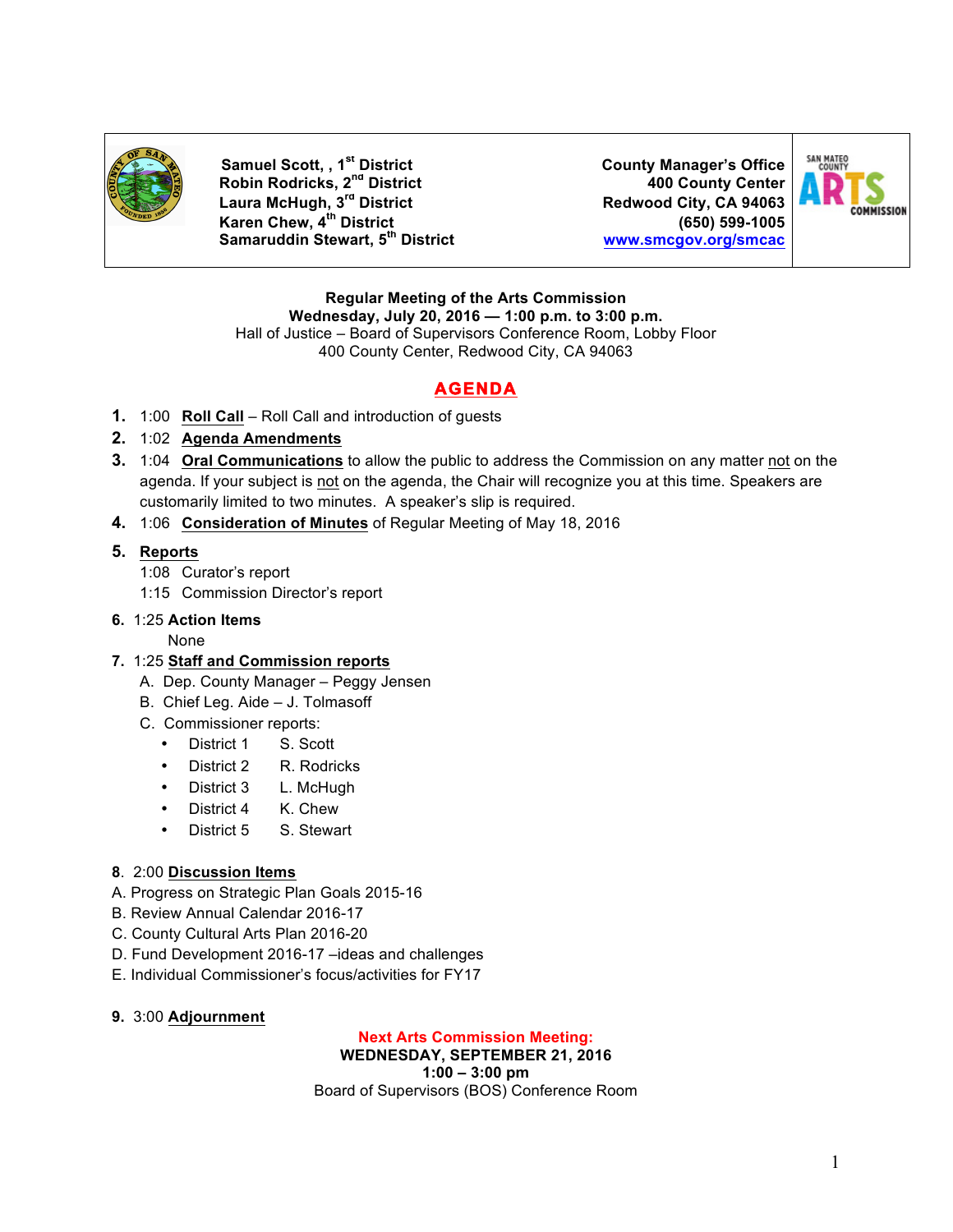

**Samuel Scott, , 1st District County Manager's Office Robin Rodricks, 2nd District 400 County Center Laura McHugh, 3rd District Redwood City, CA 94063 Karen Chew, 4th District (650) 599-1005 Samaruddin Stewart, 5th District www.smcgov.org/smcac**



**Regular Meeting of the Arts Commission Wednesday, May 18, 2016 — 1:00 p.m. to 3:00 p.m.** Room 402, Fourth Floor, COB-1, 455 County Center, Redwood City, CA 94063

# **MINUTES**

**1.** 1:08 **Roll Call** – Roll Call and introduction of guests

Present:

Commissioners Scott, Rodricks, McHugh, Chew, Stewart Staff: Chief Leg. Aide – Juda Tolmasoff Contractors: Boris Koodrin, Andrea Temkin

### **2.** 1:10 **Agenda Amendments**

None

**3.** 1:11 **Oral Communications** to allow the public to address the Commission on any matter not on the agenda. If your subject is not on the agenda, the Chair will recognize you at this time. Speakers are customarily limited to two minutes. A speaker's slip is required.

None

### **4.** 1:12 **Consideration of Minutes** of Regular Meeting of March 16, 2016

Motion to approve: Commissioner Scott. Second: Commissioner McHugh. Pass unanimously.

### **5. Reports**

### 1:13 Curator's report

#### **Caldwell Gallery and Community Gallery**

The 2016 Women's View Show exhibited in both the Caldwell and Community Galleries in March and April. So far we can report two sales that have been finalized from the Caldwell Gallery location.

On May 1<sup>st</sup> our two most awarded Peninsula artists from the 2015 Fine Arts Galleria at the San Mateo **County Fair** were installed at the two courthouse galleries. So far, we have recorded one sale by Treil on the first day of the exhibit. Both Tse and Treil will be on exhibit in May and June at the courthouse galleries. Watercolorist Jason Tse was the runner-up to the Visual Artist of the Year at the Fine Arts Galleria in 2015 and received the most awards of all the Peninsula artists. Entries to the county fair are not limited to San Mateo County residents and have been known to come from as far as Europe and Asia.

- Jason moved to the US from Canton in 1994 and has blended his oriental training with western theory of art to produce his beautifully-detailed and richly-colored nature scenes.
- Emmanuelle Treil is a French born photographer who fell in love with the magic of darkroom techniques and digital enhancements. She is usually drawn to a line, a movement, a texture and how light affects it., rather than to the entire subject. In 2015 she earned honors as the Photographer of the Year at the Fine Arts Galleria.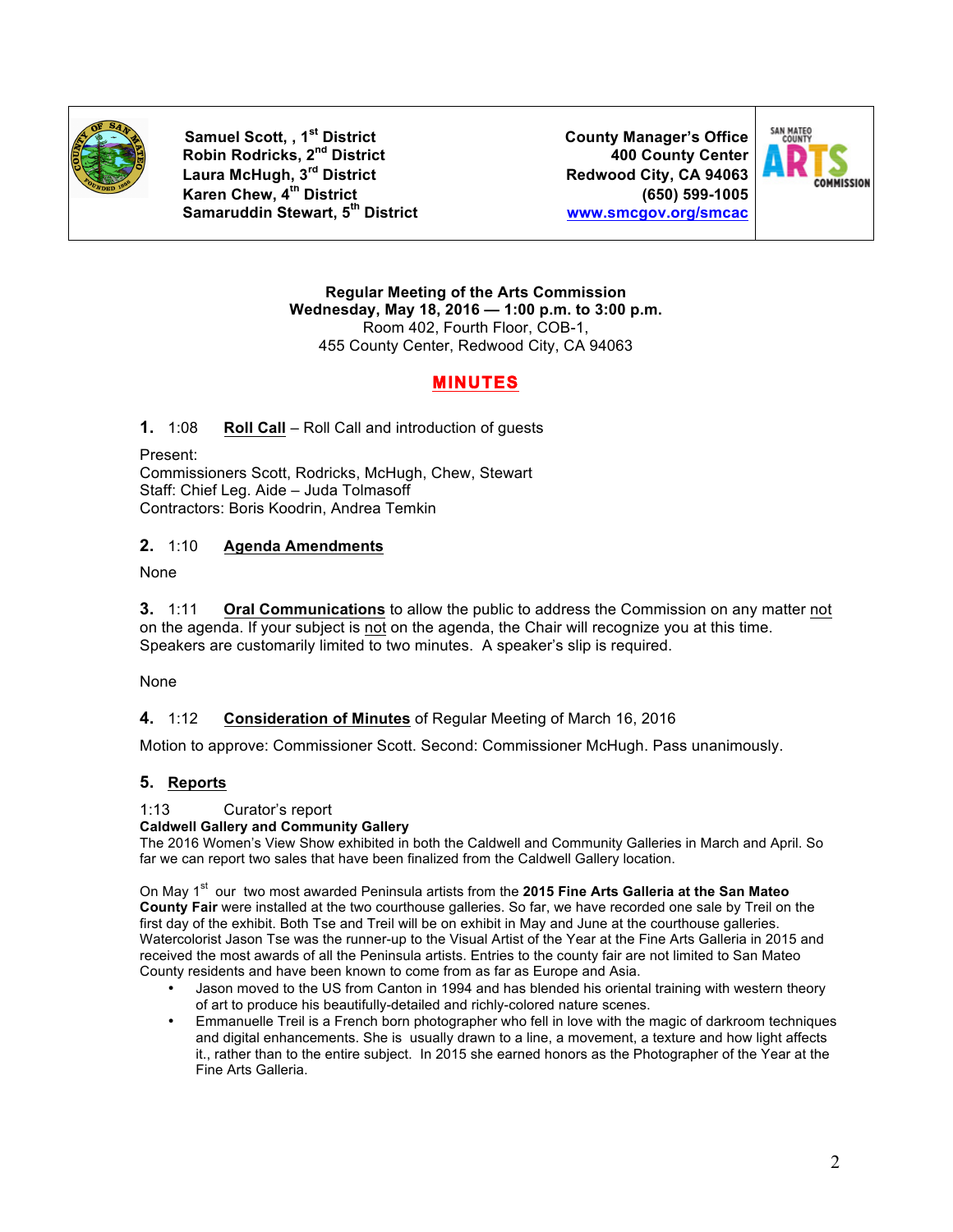We have also been able to secure a stunning collection of art quilts from Julie Curry who is the director of the Creative Home Arts department at the San Mateo County Fair. The exhibit is to be installed at the Caldwell Gallery for November and December of 2016.

#### 1:18 Commission Director's oral report

- Reported on successful public panel process. Eighteen applicants attended and observed. Award and no award letters are being prepared for Common Grant Application.
- Teacher Mini Grants: 100% of awards went to teachers at Title 1 schools (low income). Would like the COE to provide matching funds for 2017 Teacher Mini Grants; will be following up.
- Will be in Sacramento next week, serving on the Creative California Communities grant review panel.

#### **6.** 1:25 **Action Items**

A.Approval of Local Arts Grants Allocations

Motion to approve: Commissioner Chew. Second: Commissioner Scott. Pass unanimously.

B.Adoption of budget for remaining budget cycle (FY17) including contract renewals

Motion to accept budget as presented with understanding that any unexpended or unexpected funds be designated to the grants program.

Motion to approve: Commissioner Stewart. Second: Commissioner McHugh. Pass unanimously.

C.Election of Officers

Motion to nominate Commissioner Rodricks as Chair: Commissioner Chew. Second: Commissioner Stewart. Pass unanimously.

### **7.** 2:30 **Staff and Commission reports**

A.Dep. County Manager – Peggy Jensen

Absent

B.Chief Leg. Aide – J. Tolmasoff

- Finance Department needs W-9s from approved grantees.
- Will be sending information to Commissioners regarding required ethics training.

C.Commissioner reports:

District 1 S. Scott Left meeting early.

District 2 R. Rodricks

- Planned and hosted *Connect the Arts* event . Received 6 thank you notes; attendees would like to come together again.
- Read grant applications and served on grants panel. Grants panel extremely informative; good feedback from those applicants who attended.
- Met with County Manager John Maltbie with Commissioner McHugh, Contractor Temkin and Deputy County Manager Jensen. Provided him with update on grant applicants, public meeting, and collaborations with CSM County Office of Education.
- Performing Arts for Youth Society has been revitalized after renovation of SMPAC.
- Attended Daly City Arts Commission strategic planning retreat.

District 3 L. McHugh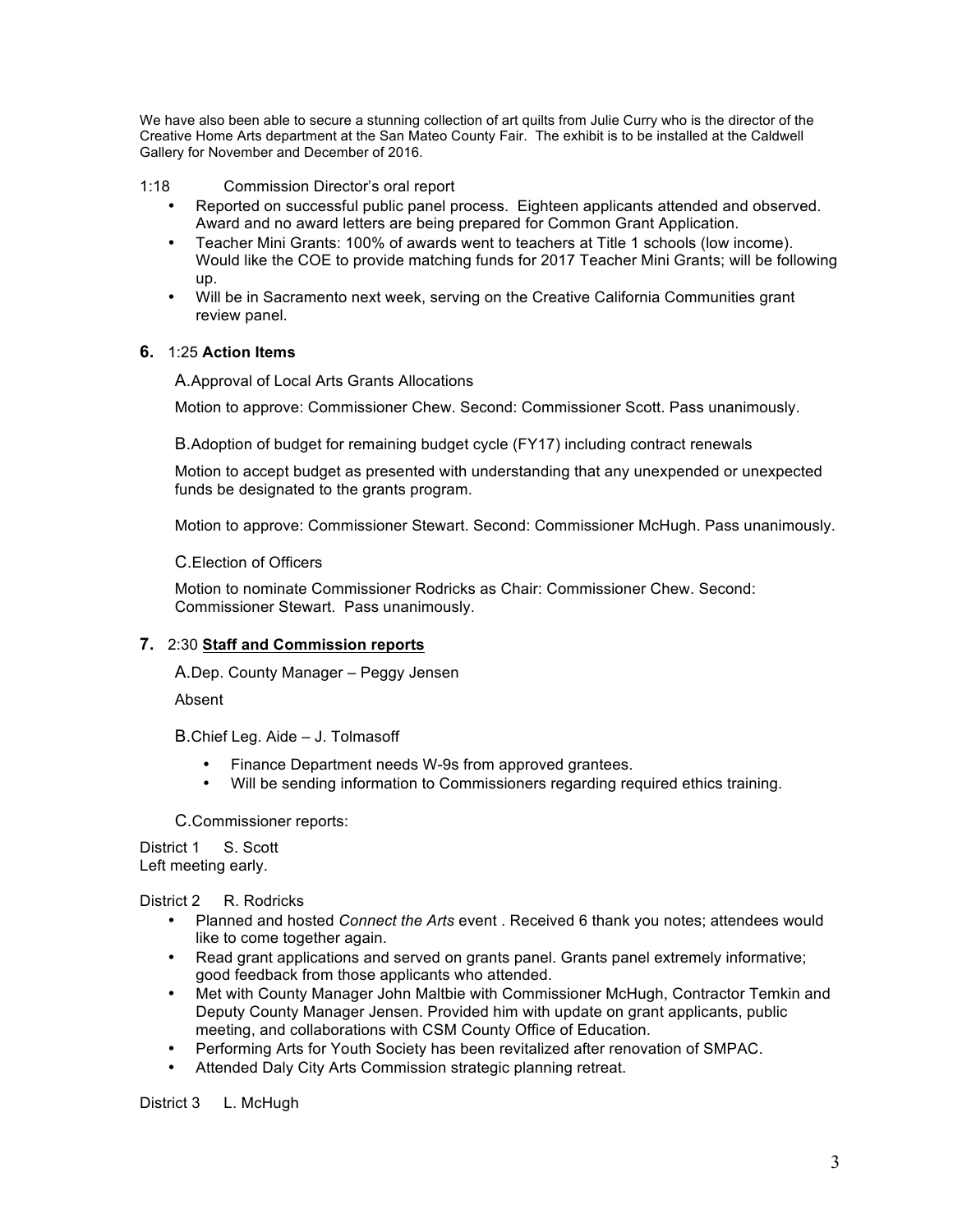- Attended: Masterworks Spring performance, Sanchez Art Center show opening and two meetings of Coastal Art League.
- Met with County Manager John Maltbie
- Working on entries and awards for emerging artists with Made on the Coast/Half Moon Bay Art and Pumpkin Festival
- Posting Open Studios artists of the day.
- Sketched on Coastal Wildflower Day.

#### District 4 K. Chew

- Upcoming event in East Palo Alto: Elizabeth Sofsqui Jumping the Writing.
- Met with Chris Beth. Parks, Recreation & Community Services Director in Redwood City
- OYE conference is next Saturday received small stipend from SMCAC.<br>• Fair Oaks Arts group looking for mural spaces. Investigating art space
- Fair Oaks Arts group looking for mural spaces. Investigating art space at Health Center. Held an art walk, with map/brochure.
- Asks Commissioners to start thinking of replacement commissioner for District 4 (Commissioner Chew terms out in December). Commissioner Chew will be making packet for Supervisor Slocum.

#### District 5 S. Stewart

- Attended the SamTrans **ART BUS unveiling**, our COMMISSION was mentioned and thanked during the ceremony for helping select the winners by Brent Tietjen, Acting Community Relations Officer. Also in attendance was Jeffrey Gee, SamTrans Board of Directors. We also had a shout out of interest on Twitter by SamTrans: https://twitter.com/GoSamTrans/status/727973736314363904
- Met with my Supervisor **Adrienne Tissier** to update her on several issues, including: commission new faces, new online grant portal, rise in our district applicants Y/Y, at her request re-shared the 2015 report with her.
- Chatted few times with **Pauline Fong Martinez** (of Daly City Arts/Culture Commission). Of note with them: - they held a Strategy session on 4/9 (Robin attended I was away)
	- they have set up Facebook account for digital outreach
	- The date for the Light Up Our World Celebration is Saturday, November 19, 2016 from 5 -9 pm.

- They are slated for an update regarding the arts and culture commission's activities before the Mayor and City Council.

• Had initial phone call with **Daniel Harris** of Knight Foundation in San Jose. San Jose is a focus city for Knight in regards to Arts + Innovation. Thought it might be good to hear more about their work, tactics, strategy there. Knight Foundation is a large-scale funder: http://www.knightfoundation.org/about/financialinfo/ I was most interested in their work in publicizing what they do, anything we can gain from their learnings to date. In brief:

- focus on downtown San Jose (concentrating their assets hub area 1-1.5 mile radius) to include transport, culture, and arts orgs

- funding arts institutions
- better celebrating neighborhoods where arts orgs are
- way finding, how to find local arts around you (app based)
- Spent 5 days shooting Joffrey, Bollywood, and African dance. Using go pro 360.

#### **8.** 2:57 **Discussion Items**

None

#### **9.** 3:00 **Adjournment**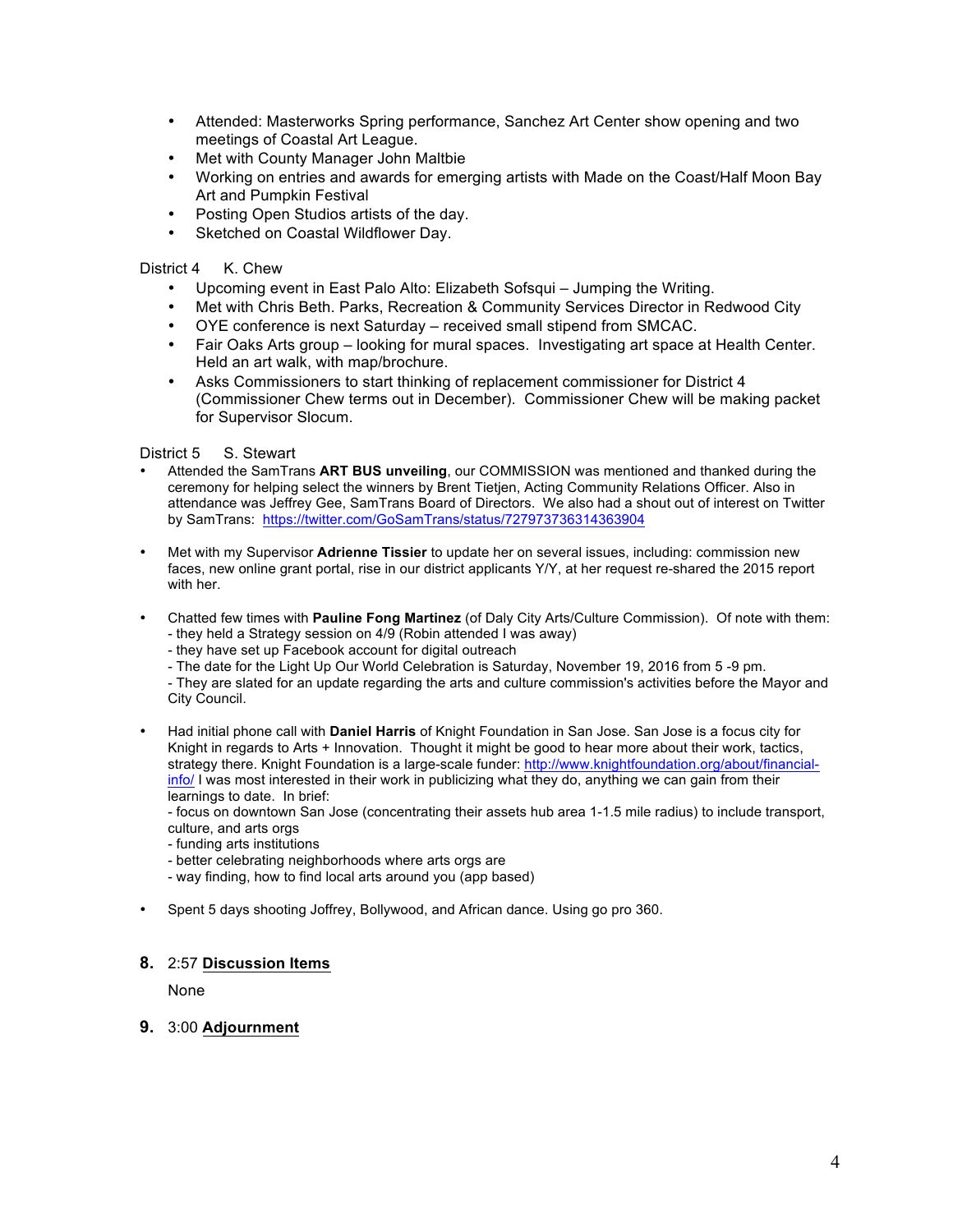### **San Mateo County Arts Commission Commission Director Progress Report May 12, 2016 – July 9, 2016**

# **HIGHLIGHTS**

- Compiled multi-year report on Grants Program for County Manager's Report to Supervisors
- Completed post-grants panel communications on Common Grant Application (CGA): prepare and send award/no award letters; compose, prepare and send Letters of Agreement to grantees for electronic signature; finalize Final Report Form for grantees
- Worked with County Finance Dept. re award payments to grantees: ensure all Agreements signed and W-9 forms returned
- Created Web pages update; work with County IT Department
- Prepared draft 2016-17 Commission calendar
- Conducted site visits to Art & Kids and Sanchez Art Center

#### **PROGRESS ON CONTRACTUAL AGREEMENT**

| <b>Activity</b>                                             |                                                                                                                                                                       | <b>Status</b>                                                    |
|-------------------------------------------------------------|-----------------------------------------------------------------------------------------------------------------------------------------------------------------------|------------------------------------------------------------------|
| <b>COMMISSION ADMINISTRATION &amp;</b><br><b>OPERATIONS</b> |                                                                                                                                                                       |                                                                  |
|                                                             | Annually update the California Cultural Data Project<br>profile.                                                                                                      | <b>Accomplish prior to June 2016</b>                             |
| ٠                                                           | Write annual grant and post-grant report to California Arts<br>Council for the Local Arts Partner (SLLP) grant.                                                       | <b>August 1 Due Date</b>                                         |
| ٠                                                           | Facilitate communications with Commissioners in support<br>of their duties.                                                                                           | Ongoing                                                          |
| ٠                                                           | Assist with communications with the Arts community via<br>wildapricot.com, maintaining the contact list, and creating<br>emails for events and general communication. | <b>Investigating alternatives to</b><br>wildapricot.com          |
| ٠                                                           | Annual renewal and update the Commission's Federal<br>DUNS and Federal System for Award Management (SAM)<br>accounts and profiles.                                    | Due date July 31                                                 |
| ٠                                                           | Send thank you letters, acknowledgements, and other misc.<br>correspondence.                                                                                          | Conducted misc correspondence with<br>potential grant applicants |
| ٠                                                           | With input from Commissioners, write mid-year and year-<br>end reports to County Board of Supervisors.                                                                | No new activity this report period                               |
|                                                             | <b>Attend Commission meetings</b>                                                                                                                                     | Ongoing                                                          |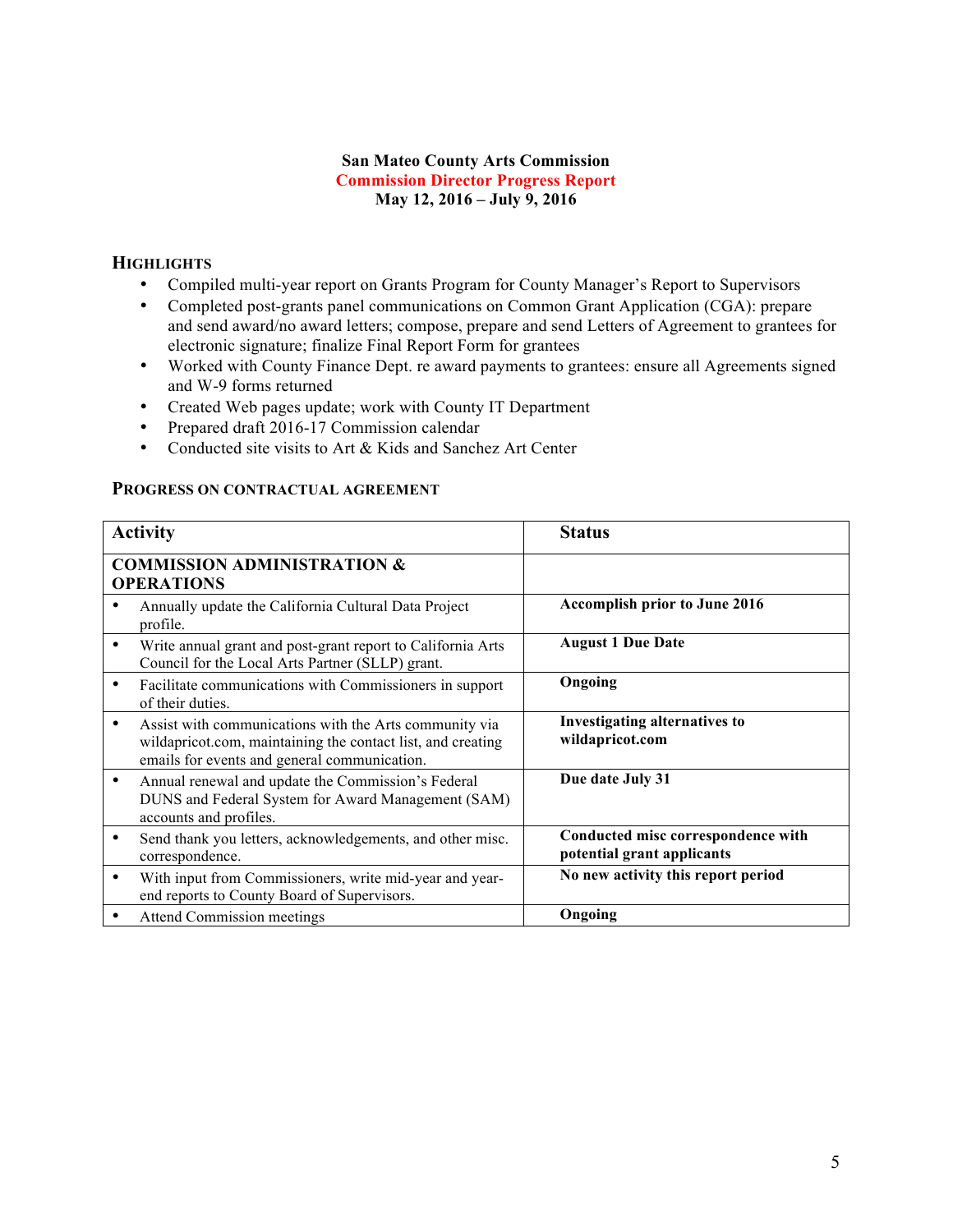| <b>Activity</b>                                                                                                                                                                                                                            | <b>Status</b>                                                                                                                          |
|--------------------------------------------------------------------------------------------------------------------------------------------------------------------------------------------------------------------------------------------|----------------------------------------------------------------------------------------------------------------------------------------|
| ARTS ADVOCACY, POLICY, AND RECOGNITION                                                                                                                                                                                                     |                                                                                                                                        |
| $\bullet$<br>Monitor progress on the Commission's Strategic Plan                                                                                                                                                                           | Review and revision completed                                                                                                          |
| Attend advocacy meetings as needed or required, i.e.<br>$\bullet$<br>California Arts Council convenings.                                                                                                                                   | Set for Sept. 26/27                                                                                                                    |
| Conduct annual outreach effort and reception for California<br>$\bullet$<br>State Summer School for the Arts program.                                                                                                                      | Canceled                                                                                                                               |
| Organize, with County Gallery Curator and Commission On<br>$\bullet$<br>the Status of Women, the recognition for Women's Art<br>Show winners.                                                                                              | Completed                                                                                                                              |
| Organize and execute capacity building and networking<br>$\bullet$<br>events for San Mateo County arts nonprofit organizations.                                                                                                            | Connect the Arts, April 25, 2016                                                                                                       |
| Prepare and give public presentations on behalf of the Arts<br>$\bullet$<br>Commission.                                                                                                                                                    | So far none applicable                                                                                                                 |
| Coordinate recognition activities, e.g., County Fair Fine Arts<br>٠<br>Galleria arts awards; SamTrans Art Takes a Bus Ride<br>contest.                                                                                                     | Arranged for judging of<br>SamTrans Art Takes a Bus Ride<br>contest                                                                    |
| Pursue opportunities for creating and promoting activities<br>$\bullet$<br>and collaborations involving the Arts Commission.                                                                                                               | <b>Ongoing meetings with County</b><br><b>Office of Education</b>                                                                      |
| <b>ARTS GRANTS PROGRAM</b>                                                                                                                                                                                                                 |                                                                                                                                        |
|                                                                                                                                                                                                                                            |                                                                                                                                        |
| With Commission, review and update portfolios and<br>$\bullet$<br>guidelines.                                                                                                                                                              | Completed                                                                                                                              |
| Develop and conduct grant-writing workshops, conveying<br>$\bullet$<br>information on program guidelines, criteria, and process.                                                                                                           | Completed                                                                                                                              |
| Manage recruitment of panelists, recommending the final<br>$\bullet$<br>composition of the panel to the Commission and supporting<br>the panel during the review process, maintaining the highest<br>quality of standards for peer review. | Conducted public grant review<br>panel; created ranked list;<br>recommendation re<br>disbursement of \$85,000 in<br>funds              |
| Present panel recommendations to the Commission for<br>$\bullet$<br>approval.                                                                                                                                                              | Completed                                                                                                                              |
| Manage disbursement of the grant funds to grantees.<br>$\bullet$                                                                                                                                                                           | Completed                                                                                                                              |
| Monitor grant recipients progress, including review of mid-<br>$\bullet$<br>project and final reports.                                                                                                                                     | <b>Received and reviewed 2015</b><br>grantees final reports; review of<br>final reports from Teacher Mini<br><b>Grants in progress</b> |

\*TBD = To Be Done/it's on the calendar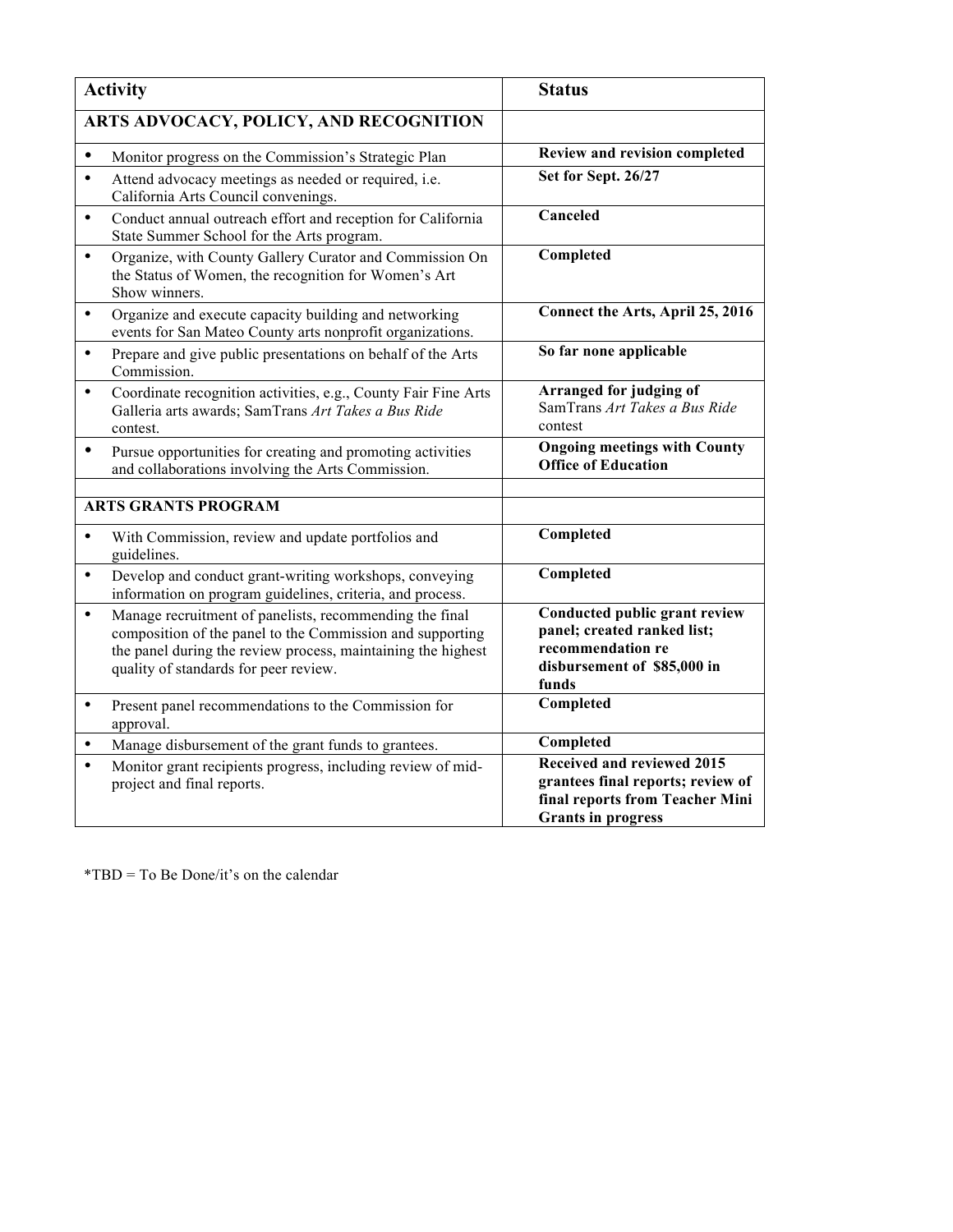# **Discussion Item A. Progress on Strategic Plan Goals 2015-16**

# **Original Strategic Plan Goals**

- 1. Establish the infrastructure and funding to support on-going arts and cultural development in San Mateo County.
- 2. Build public recognition of the work of San Mateo artists and arts organizations.
- 3. Support arts programming offered by nonprofit arts and civic organizations throughout San Mateo County that furthers community vitality, tourism, and economic development.
- 4. Further arts education learning opportunities for students K-12 in San Mateo County.
- 5. Enhance the aesthetic beauty and enjoyment of public places throughout the County through public private ventures that support public art and lead to a county-wide public art program.

# **Commissioners' Commitments from November 2015 Commission Meeting**

## **Dist. 1 – Commissioner Scott**

- Reach out and get to know grantees and other arts organizations in District 1.
- Take a lead on a convening of museums in the county and assist with convening other stakeholder meetings
- Investigate getting a listing of farmers markets for hosting information tables and gathering constituent input

# **Dist. 2 – Commissioner Rodricks**

- Will focus on capacity building events for arts organizations and individual artists, for example, a "Connect the Arts" event, working with Commissioner Scott to convene museums, and a professional marketing workshop for individual artists, a marketing workshop for individual artist, and grant proposal workshop
- With Commission Director Temkin will look into hosting a meeting of Commission grantees
- With Curator Koodrin will explore holding an arts awards night at county fair to highlight grantees and county fair awardees

## **Dist. 3 – Commissioner McHugh**

- Spearhead updating website and posting on social media
- Hold two outreach events in District 3 at community events and/or farmers market
- Work on hosting a marketing workshop for individual artists
- Create a digital tour of exhibitions at the Commission's three galleries [with Commissioner Stewart]

# **Dist. 4 – Commissioner Chew**

- Assist with Connect the Arts convening, individual artists workshop, and other events as needed
- Hold "check in" meetings with Redwood City, East Palo Alto and Menlo Park
- Staff a table at a farmers market in March

# **Dist. 5 – Commissioner Stewart**

- Will support the arts publically by taking photos of Commission activities and arts events in the community and collecting quotes at arts events
- Recommended working with County communications person and submitting information in a format that will make it easy to execute
- Create a digital tour of exhibitions at the Commission's three galleries [with Commissioner McHugh]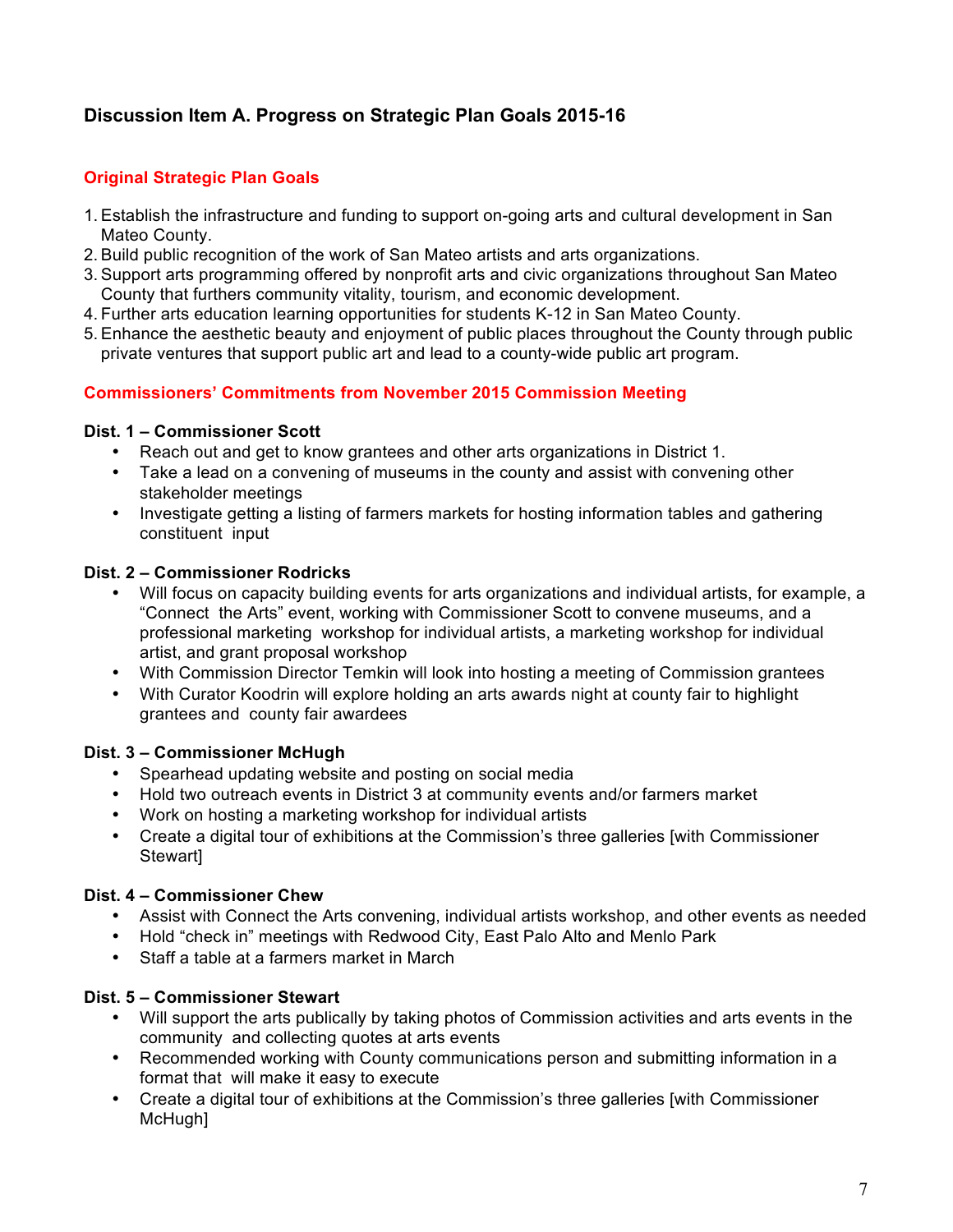# **Discussion Item B. Review Annual Calendar 2016-17**

# **SAN MATEO COUNTY ARTS COMMISSION FY17 CALENDAR JULY 2016 – JUNE 2017**

### **JULY 2016**

EDUCATORS MINI GRANTS Revise application and report form Put Educators Mini Grants applications online

20 COMMISSION MEETING Review Strategic Plan Progress Review Annual Calendar County Cultural Arts Plan Preview Fund Development Plans FY17 Commissioner's focus/activities for FY17

### **AUGUST**

EDUCATORS MINI GRANTS Create Educators Mini Grants collateral materials 15 – 31 Outreach to Educators by COE

### 1 CA ARTS COUNCIL STATE LOCAL PARTNER GRANT APPLICATIONS DUE

#### **SEPTEMBER** 8 GRANTEES MEETING

### 21 COMMISSION MEETING

- Begin development of new Strategic Plan
- Create County Cultural Arts Planning Ad Hoc Committee: determine role of the public, arts organizations, artists, county personnel, etc.
- Set date for first meeting
- Identify information and data needed for planning
- Composition of grants review panel

### 30 EDUCATORS MINI GRANTS APPLICATION DEADLINE

### **OCTOBER**

TBD FIRST COUNTY CULTURAL ARTS PLANNING COMMITTEE MEETING

### 14 APPROVE EDUCATORS MINI GRANTS

- Send award letters
- Work with Finance Dept to issue checks

### 19 CONNECT THE ARTS

### **NOVEMBER**

TBD INDIVIDUAL ARTISTS MARKETING WORKSHOP

### 16 COMMISSION MEETING

• Develop new Commissioner onboarding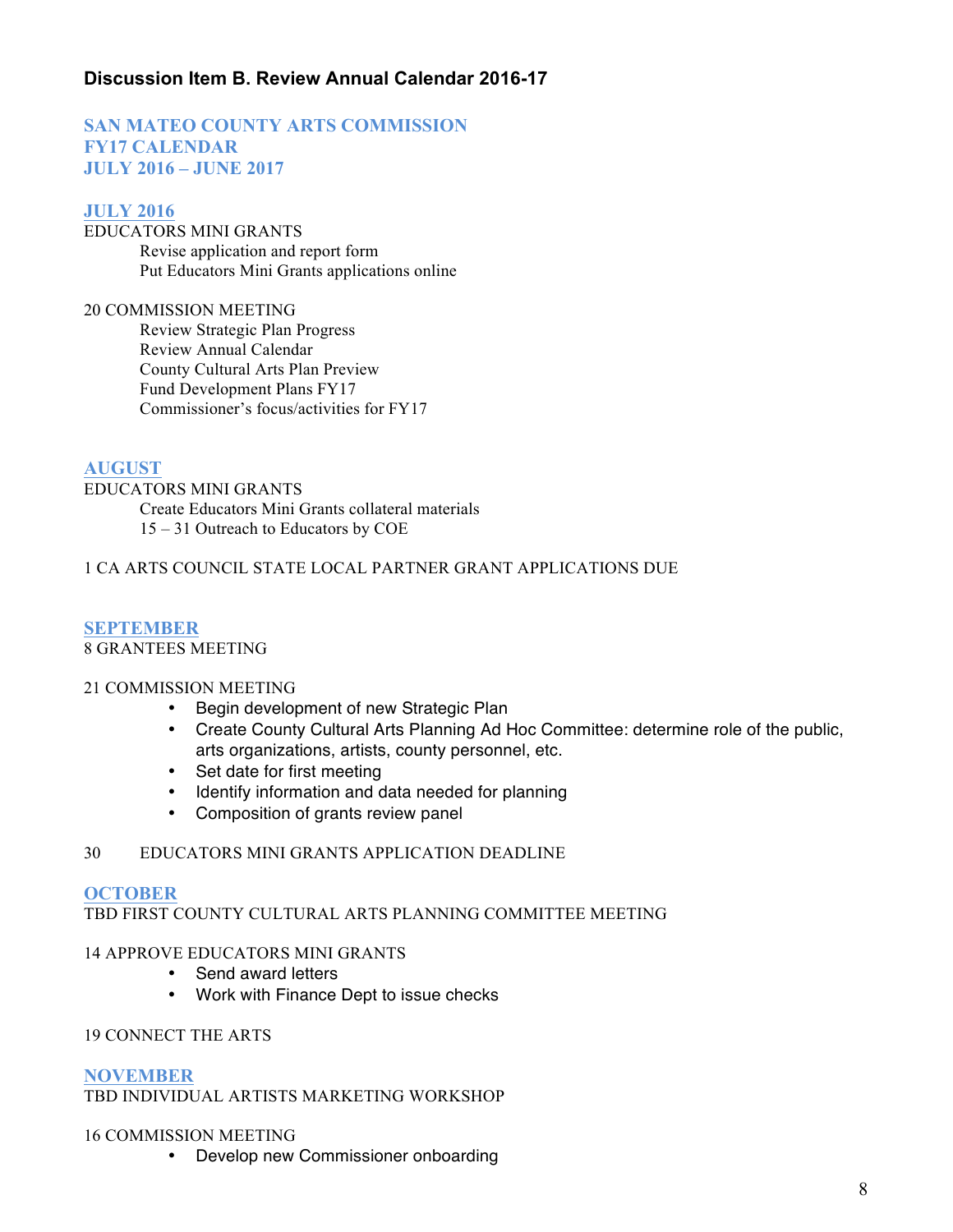- County Cultural Arts Plan Development Update
- Approve any changes to Local Arts Grant Program applications

# 24/25 Thanksgiving Holiday

# **DECEMBER**

15 Holiday Gathering?

# **JANUARY 2017**

18 COMMISSION MEETING

- Review First Draft of County Cultural Arts Plan
- Outreach plans for Local Arts Grants

# 20 LOCAL ARTS GRANTS APPLICATIONS AVAILABLE

26 GRANTEES MEETING

**FEBRUARY**  2-9 INFORMATIONAL GRANTS WORKSHOP(S)

## 16 HOW TO WRITE A GRANT WORKSHOP

## **MARCH**

15 COMMISSION MEETING

- Review draft FY18/19 budget
- Review draft County Cultural Arts Plan: Years One/Two Business Plan

### 17 APPLICATIONS DUE

**APRIL** 14 GRANT REVIEW PANEL MEETING

## **MAY**

17 COMMISSION MEETING

- Approve grants docket
- Approve FY18/19 budget inc. contract renewals
- Approve final County Cultural Arts Plan

### **JUNE 2017**

30 EDUCATORS MINI GRANTS REPORTS DUE

30 END OF FISCAL YEAR